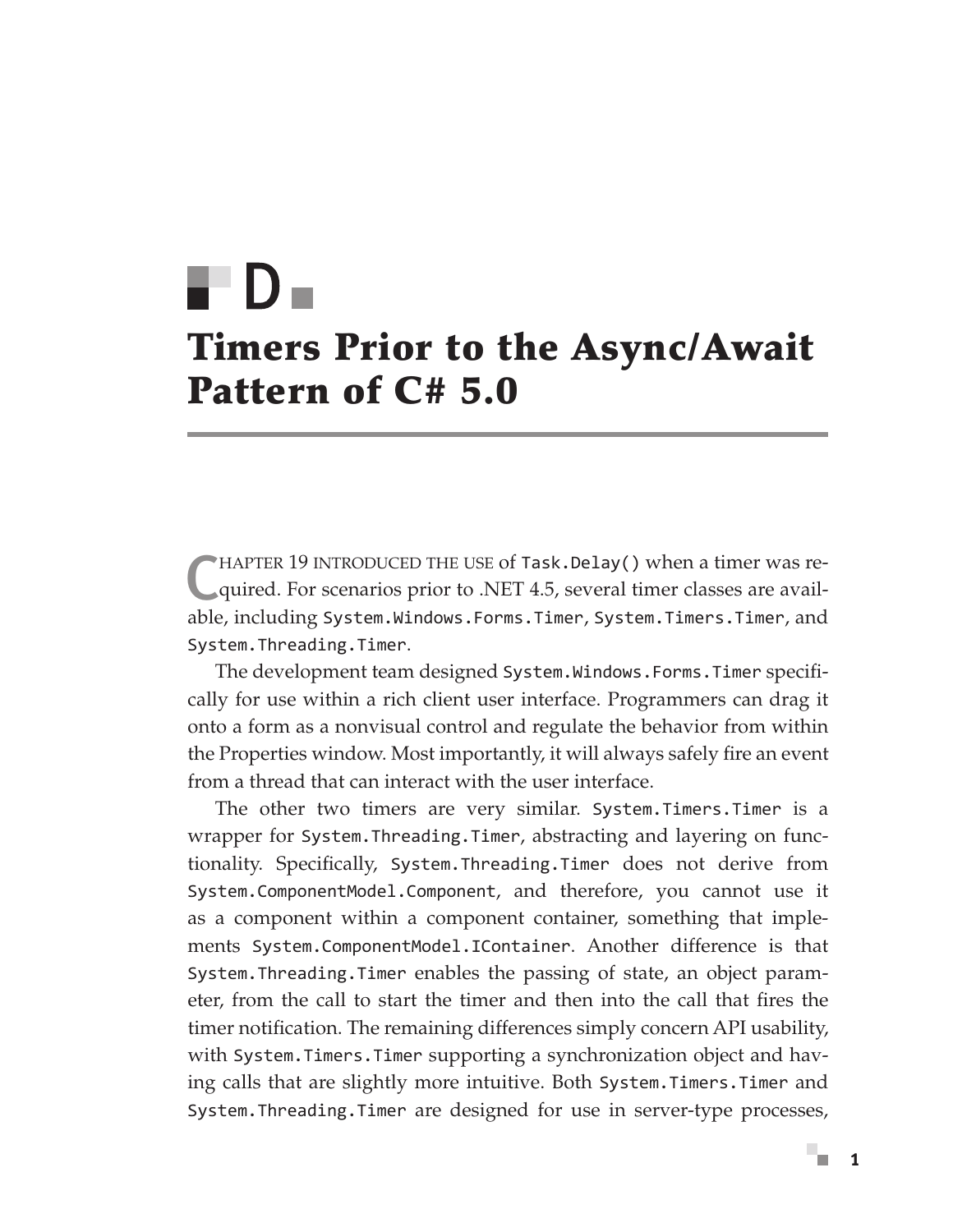## **2 n** Appendix D: Timers

but System.Timers.Timer includes a synchronization object to allow it to interact with the UI. Furthermore, both timers use the system thread pool. Table D.1 provides an overall comparison of the various timers.

| <b>Feature Description</b>                                                                    | System.Timers.Timer | System.Threading.Timer | System.Windows.Forms.Timer |
|-----------------------------------------------------------------------------------------------|---------------------|------------------------|----------------------------|
| Supports adding and removing listeners after the<br>timer is instantiated                     | Yes                 | No                     | Yes                        |
| Supports callbacks on the user interface thread                                               | Yes                 | No                     | Yes                        |
| Calls back from threads obtained from the thread<br>pool                                      | Yes                 | Yes                    | No                         |
| Supports drag-and-drop in the Windows Forms<br>Designer                                       | Yes                 | No                     | Yes                        |
| Suitable for running in a multithreaded server<br>environment                                 | Yes                 | Yes                    | No                         |
| Includes support for passing arbitrary state from<br>the timer initialization to the callback | No                  | Yes                    | No                         |
| Implements IDisposable                                                                        | Yes                 | Yes                    | Yes                        |
| Supports on-off callbacks as well as periodic<br>repeating callbacks                          | Yes                 | Yes                    | Yes                        |
| Accessible across application domain boundaries                                               | Yes                 | Yes                    | Yes                        |
| Supports IComponent; hostable in an IContainer                                                | Yes                 | No                     | Yes                        |

|  |  |  |  |  | <b>TABLE D.1: Overview of the Various Timer Characteristics</b> |
|--|--|--|--|--|-----------------------------------------------------------------|
|--|--|--|--|--|-----------------------------------------------------------------|

Using System.Windows.Forms.Timer is a relatively obvious choice for user interface programming with Windows Forms. The only caution is that a long-running operation on the user interface thread may delay the arrival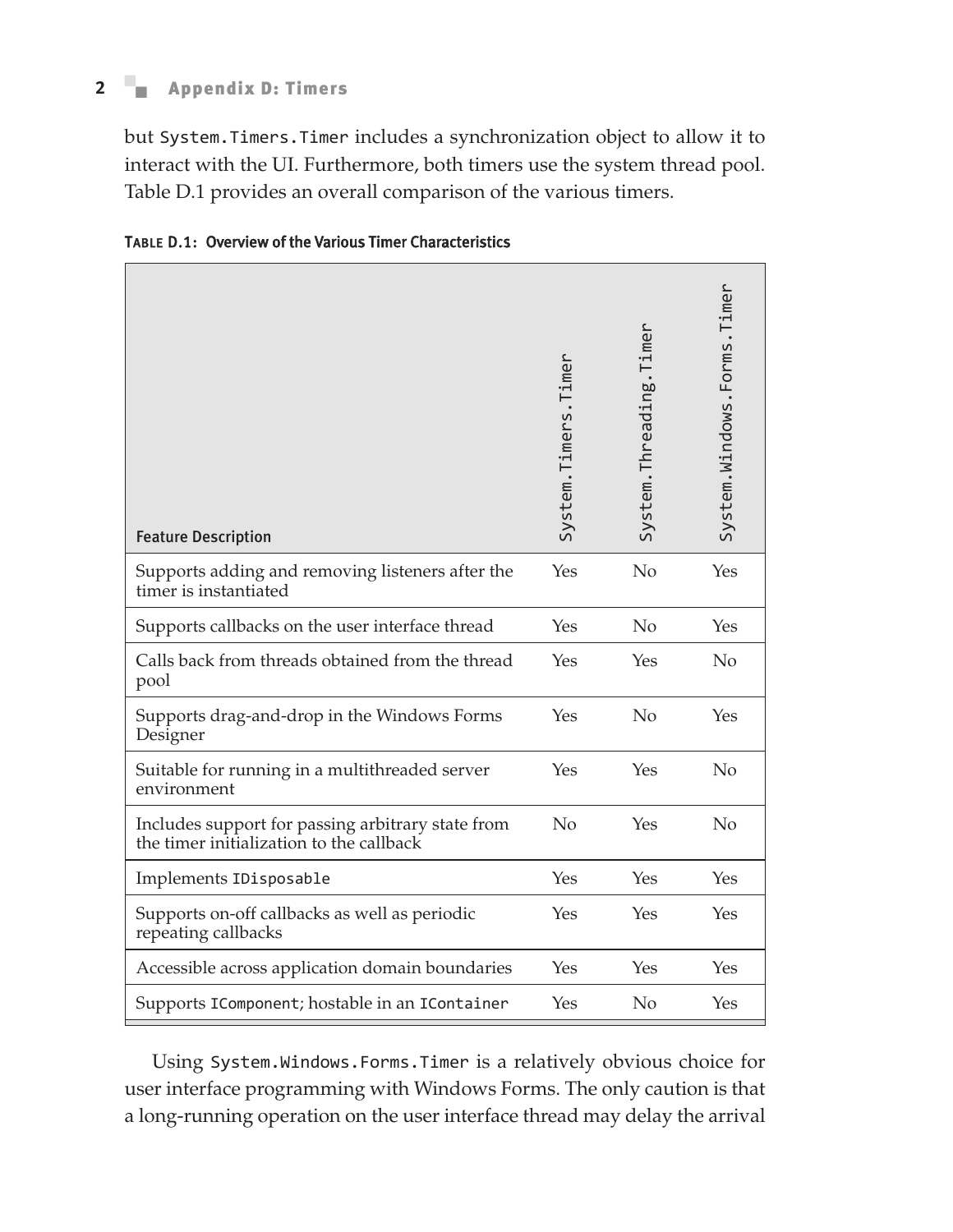of a timer's expiration.<sup>1</sup> Choosing between the other two options is less obvious, and generally, the difference between the two is insignificant. If hosting within an IContainer is necessary, System. Timers. Timer is the right choice. However, if no specific System.Timers.Timer feature is required, choose System.Threading.Timer by default, simply because it is a slightly lighter-weight implementation.

Listing D.1 and Listing D.2 provide sample code for using System .Timers.Timer and System.Threading.Timer, respectively. Their code is very similar, including the fact that both support instantiation within a using statement because both support IDispose. The output for both listings is identical, and it appears in Output D.1. The purpose of each is to display a timestamp in association with a counting value indicating the number of times the timer fired. Once complete, the output verifies that the timer thread is not the same as the Main thread along with the final value of the count.

#### Listing D.1: Using System.Timers.Timer

```
using System;
   using System.Timers;
   using System.Threading;
// Because Timer exists in both the System.Timers and
// System.Threading namespaces, you disambiguate "Timer" 
// using an alias directive.
   using Timer = System.Timers.Timer;
   class UsingSystemTimersTimer
   {
        private static int _Count=0;
       private static readonly ManualResetEvent ResetEvent =
           new ManualResetEvent(false);
        private static int _AlarmThreadId;
        public static void Main()
        {
            using( Timer timer = new Timer() )
    {
                // Initialize Timer
                timer.AutoReset = true;
                timer.Interval = 1000;
                timer.Elapsed += 
                    new ElapsedEventHandler(Alarm);
                timer.Start();
```
1. In theory, a similar delay is possible with timers that depend on a thread pool as well because the thread pool may already be busy.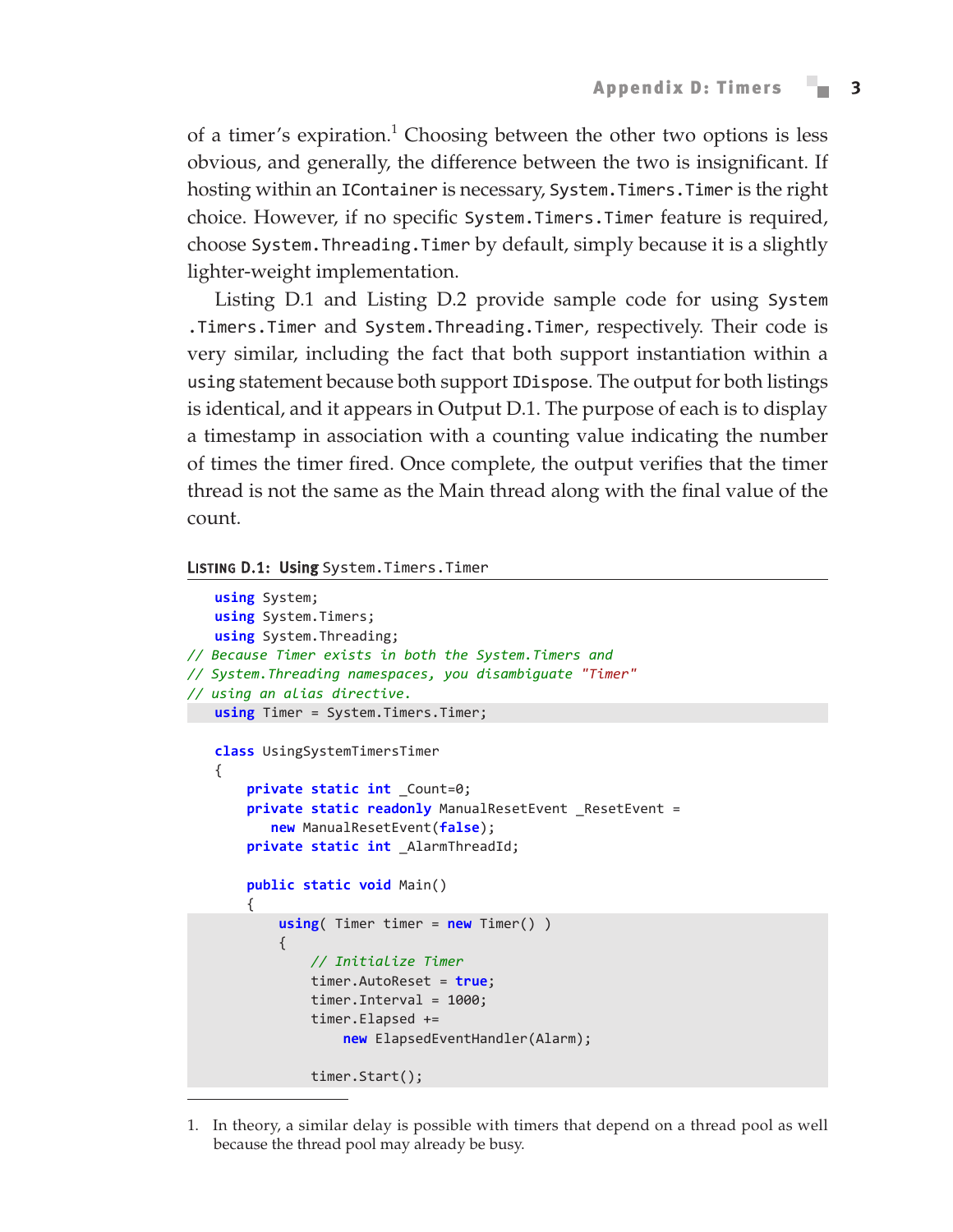### **4 n** Appendix D: Timers

```
 // Wait for Alarm to fire for the 10th time.
             _ResetEvent.WaitOne();
   }
         // Verify that the thread executing the alarm
         // Is different from the thread executing Main
        if( AlarmThreadId ==
             Thread.CurrentThread.ManagedThreadId)
         {
             throw new ApplicationException(
                  "Thread Ids are the same.");
         }
        if(\_Count < 9)
         {
             throw new ApplicationException(
                 " Count < 9";
         };
         Console.WriteLine(
            "(Alarm Thread Id) \{0\} != \{1\} (Main Thread Id)",
             _AlarmThreadId,
             Thread.CurrentThread.ManagedThreadId);
         Console.WriteLine(
            "Final Count = {0}", Count;
     }
     static void Alarm(
         object sender, ElapsedEventArgs eventArgs)
     {
         _Count++;
         Console.WriteLine("{0}:- {1}",
             eventArgs.SignalTime.ToString("T"),
             _Count);
        if (Count > = 9)
         {
             _AlarmThreadId = 
                  Thread.CurrentThread.ManagedThreadId;
             _ResetEvent.Set();
         }
     }
}
```
In Listing D.1, you have using directives for both System.Threading and System.Timers. This makes the Timer type ambiguous. Therefore, use an alias to explicitly associate Timer with System.Timers.Timer.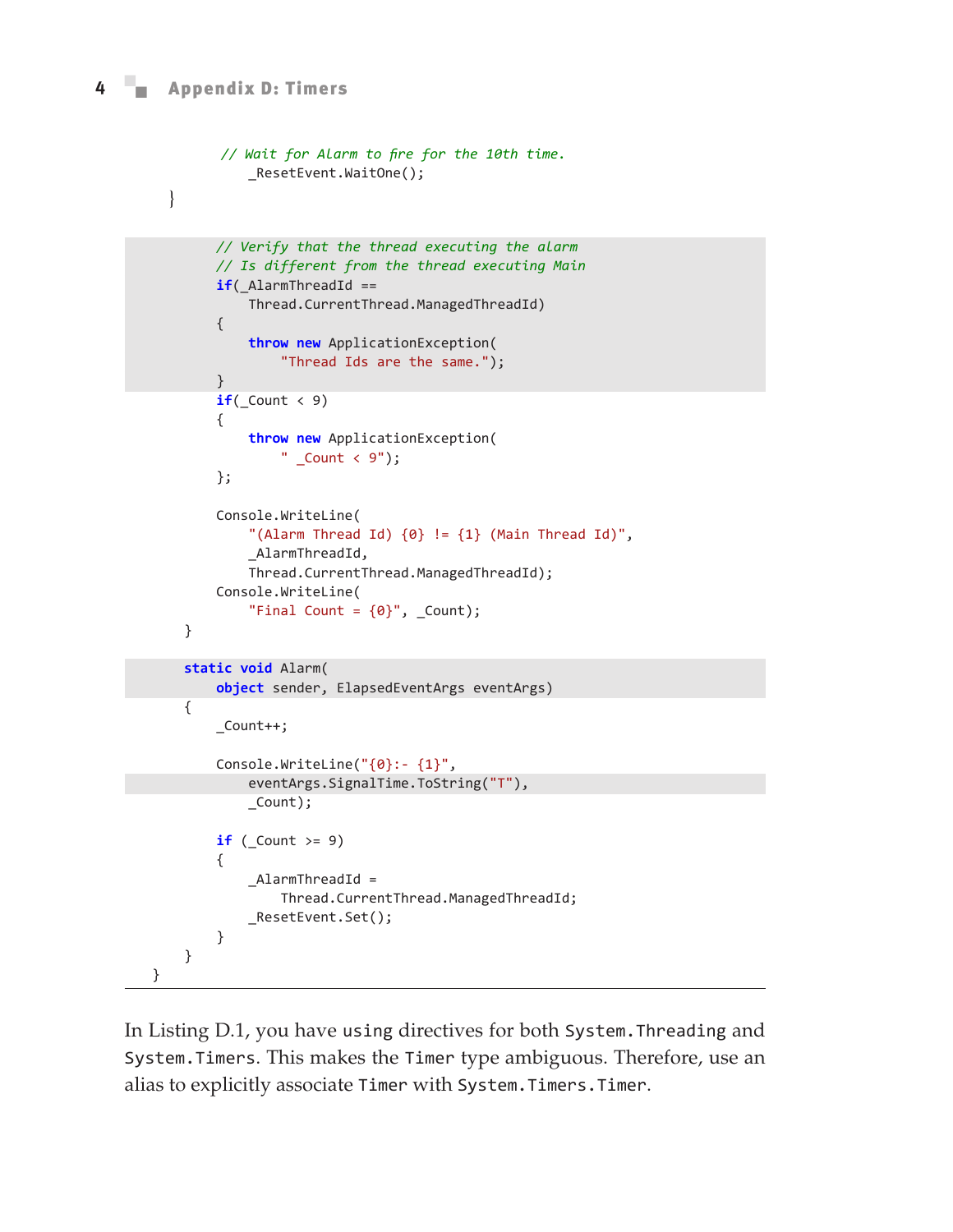One noteworthy characteristic of System.Threading.Timer is that it takes the callback delegate and interval within the constructor.

LISTING D.2: Using System. Threading. Timer

```
using System;
   using System.Threading;
   class UsingSystemThreadingTimer
   {
        private static int _Count=0;
        private static readonly AutoResetEvent _ResetEvent =
            new AutoResetEvent(false);
        private static int _AlarmThreadId;
        public static void Main()
        {
            // Timer(callback, state, dueTime, period)
            using( Timer timer = 
                new Timer(Alarm, null, 0, 1000) )
\{ // Wait for Alarm to fire for the 10th time.
            _ResetEvent.WaitOne();
            }
         // Verify that the thread executing the alarm
         // Is different from the thread executing Main
            if(_AlarmThreadId == 
                 Thread.CurrentThread.ManagedThreadId)
             {
                 throw new ApplicationException(
                     "Thread Ids are the same.");
             }
           if(\_Count < 9)
             {
                 throw new ApplicationException(
                    " \_Count < 9");
            };
            Console.WriteLine(
                "(Alarm Thread Id) \{0\} != \{1\} (Main Thread Id)",
                 _AlarmThreadId,
                 Thread.CurrentThread.ManagedThreadId);
            Console.WriteLine(
                "Final Count = {0}", _{\text{Count}};
        }
        static void Alarm(object state)
        {
            _Count++;
```